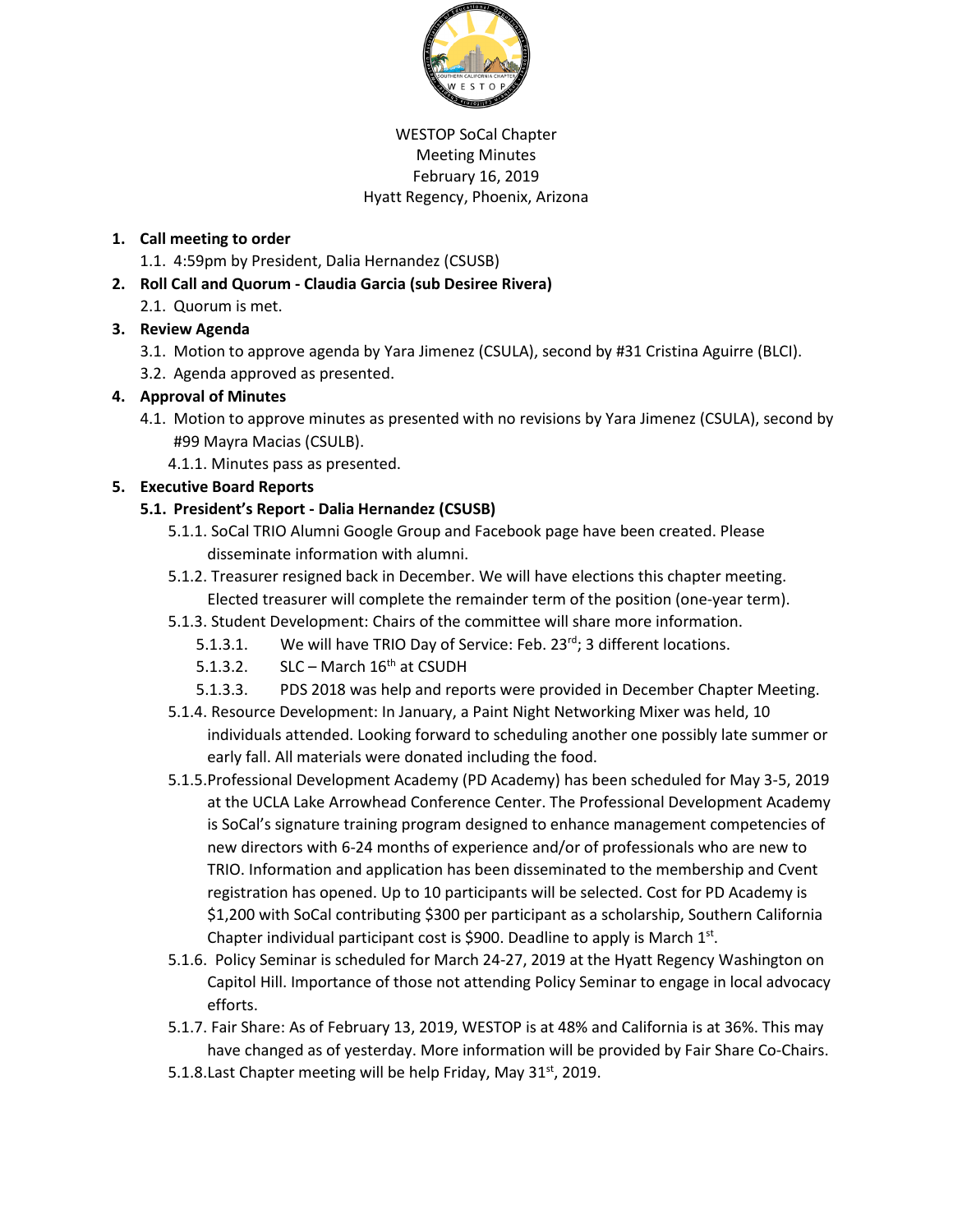

- 5.1.8.1. We are partnering with Pfizer San Diego. Looking into building a partnership in order to take our students to visit and so forth.
- 5.1.9.Budget: will go over in more detail during Treasurer report.
- 5.1.10. WESTOP update: Participated in the WESTOP Board Meeting held Feb. 13<sup>th</sup> & 14<sup>th</sup>, 2019. 5.1.10.1. Working on the next Strategic Plan
	- 5.1.10.2. Discussed CFO structure and need for bookkeeping/accounting services
- 5.1.11. WESTOP 2020 Conference will be held at the Hyatt Regency Orange County.
	- 5.1.11.1. Co-Chairs Hortencia Cuevas/ Dalia Hernandez
	- 5.1.11.2. If anyone is interested in being part of the planning committee, please reach out to Hortencia or Dalia.
- 5.1.12. Recommendations: Recommending that members approve a date range from the options provided for PDS 2019 with the agreement of having a one day PDS for 2019 in consideration of 2020 WESTOP Conference being held in SoCal. Recommending approval of the proposed PDS rotations.
	- 5.1.12.1. One-Day PDS in Consideration of 2020 Conference being held in SoCal
		- 5.1.12.1.1. Date Options:
			- 5.1.12.1.1.1. Option 4: Thursday-Friday, October 17-18, 2019
			- 5.1.12.1.1.2. Option 3: Wednesday-Thursday, October 16-17, 2019
			- 5.1.12.1.1.3. Option 2: Wednesday-Thursday, October 3-4, 2019
	- 5.1.12.2. PDS 2021 and 2022 Rotations
		- 5.1.12.2.1. 2021 San Diego Area
		- 5.1.12.2.2. 2022 Inland Empire Area
- 5.1.13. Dalia grants the floor to Past President Sam Blanco III and President-Elect Ben Reynoso.

### **5.2. President-Elect – Angie Alvarez (PCC) (Dalia Hernandez reports on behalf of Angie Alvarez)**

- 5.2.1. Public Relations: Will be setting up a content calendar to plan posts for upcoming events. More information to come.
- 5.2.2. Working with SLC Committee.
- 5.2.3. Working with Technology Chair, Amel.
- 5.2.4. Supported Hortencia & Sergio at PDS.
- 5.2.5. Professional Development Academy registration is open! Please go to our website if you are interested in participating. Also, seeking seasoned professionals for PDA; please approach Dalia or Angie if interested.
- 5.2.6. Member Networking Event (Paint Night) raised \$308.92. Materials were donated by Michaels so all was profit. Additional donation from a member that was present; she donated \$115 on that night. Total profit of \$423.92 for this event.

#### **5.3. Treasurer's Report – Vacant (Dalia Hernandez reviewed report on behalf of Angie & herself)**

- 5.3.1. Report includes deposits and expenditures (review detailed report on website).
- 5.3.2. Total Checking Account Deposits: \$24,593.38
- 5.3.3. Total Expenses: \$18,380.26
- 5.3.4. Online Account Balances as of Thursday, February 14, 2019: \$8,239.80
- 5.3.5. QuickBooks Account Balance as of Thursday, February 14, 2019: \$3,964.78
- 5.3.6. Outstanding Checks (Total Uncleared Checks): \$10,826.82
- 5.3.7. Still collecting payments and deposits for TRIO Day and SLC; final report will be given during May Chapter Meeting.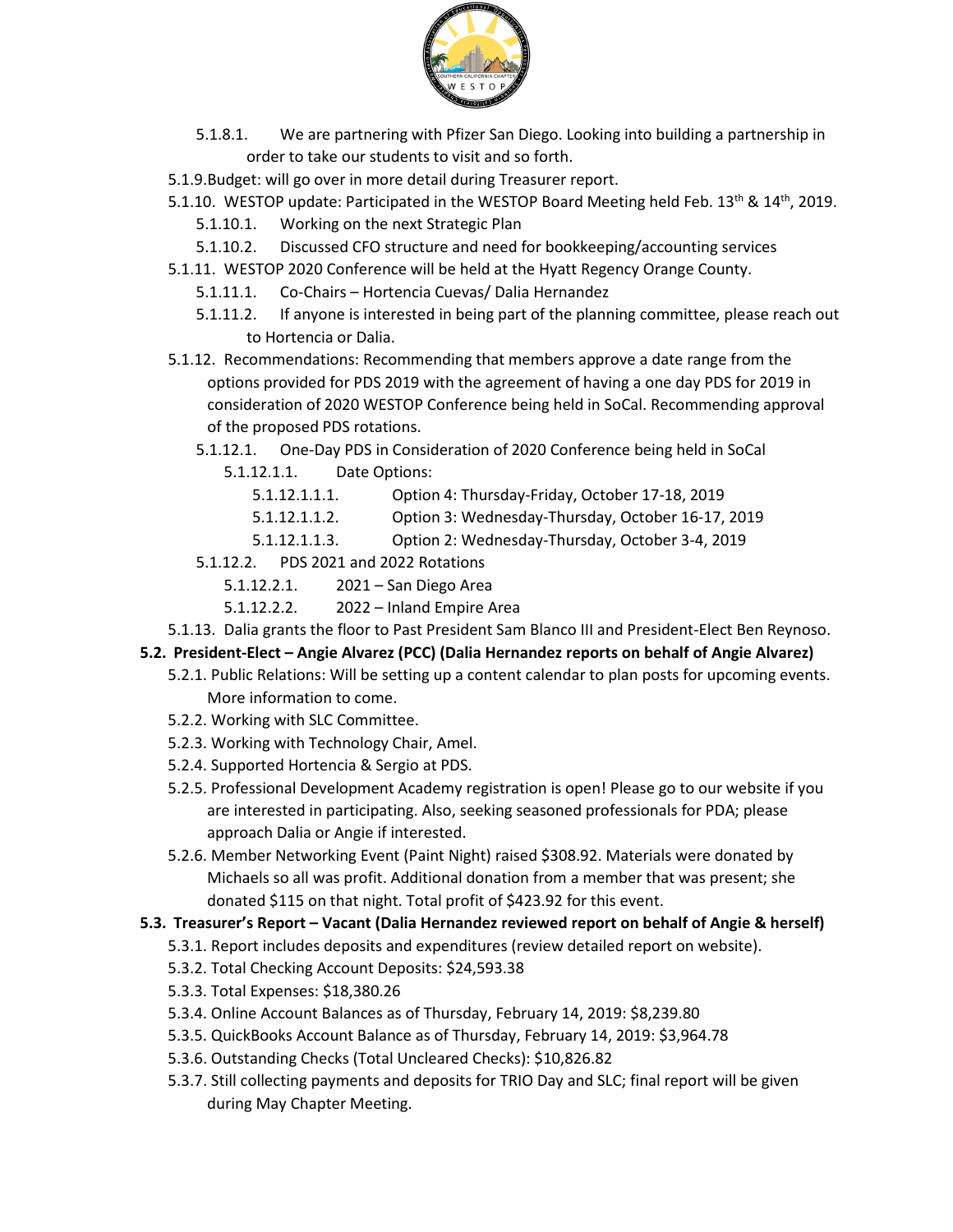

5.3.8. We have an open book policy; send us an email if you have any questions.

## **6. Service Council Reports**

## **6.1. COE Fair Chair Campaign- Laura Orozco (Study Smart Tutors) & Miriam Carrillo (NC)**

- 6.1.1. As of February 14th, WESTOP is at 46% and COE is at 53%. This is a 3% increase for WESTOP from last year.
- 6.1.2. California is at 38%
- 6.1.3. 10-for-10 Campaign
	- 6.1.3.1. Eighteen (18) members are part of our 10-for-10 campaign.
	- 6.1.3.2. Based on current numbers, it appears we do not qualify for a FREE REGISTRATION to Policy Seminar.
	- 6.1.3.3. There's still time to sign up! The deadline for COE to receive personal contributions is June 30<sup>th</sup>.
	- 6.1.3.4. Dalia recognizes Sergio Galvez (CLU) to speak more on Fair Share.

## **6.2. Legislation and Education - Horacio Aceves (Occidental College)**

- 6.2.1. COE hosted conference calls in January
- 6.2.2. California Action Alert is connected to Policy Seminar. It's to help you prepare for Walking the Hill.
- 6.2.3. Reviewing Factbook
	- 6.2.3.1. Miriam Carrillo (NC) asked when is the deadline to submit factbook information. ASAP! No later than the end of February.
- 6.2.4. Policy Seminar: There are 13 attendees from SoCal; 4 Team Leaders (as of 2/12)
	- 6.2.4.1. Temo Solorio (CLU) asked what can people do if they cannot attend Policy Seminar. Any communications with politicians, do it from personal email and do not do it during work hours.
- 6.2.5. Schedule meetings for Walking the Hill (March 27th)
- 6.2.6.It's been over 11 years that the Higher Education Act was reauthorized; it was last reauthorized in 2008.

## **6.3. Membership and Elections Committee Report - Desiree Rivera (Norco College)**

- 6.3.1. Nominations and Platforms
	- 6.3.1.1. Treasurer Miguel Zarate
	- 6.3.1.2. Treasurer-Elect Jasmine Mageno
	- 6.3.1.3. Secretary Caroline Felix
- 6.3.2. We had the opportunity to meet new members at the New Members Welcome!
- 6.3.3. Registration is still open for 2018-2019 WESTOP Membership. Register online for institutional, individual, and student membership. Institutional membership benefits from discounted rates for regional and chapter events.

### **6.4. Professional Development**

- 6.4.1. PDS 2018 Hortencia Cuevas (NC) & Sergio Galvez (CLU)
- 6.4.2. PD Academy May 3-5, 2019

### **6.5. Public Relations – Laura Garcia (Harvey Mudd College)**

- 6.5.1.No report.
- **6.6. Research Chair – Vacant**
	- 6.6.1. No report
- **6.7. Resource Development – Caroline Felix (CSUSB) & Ernesto Partida (PCC)**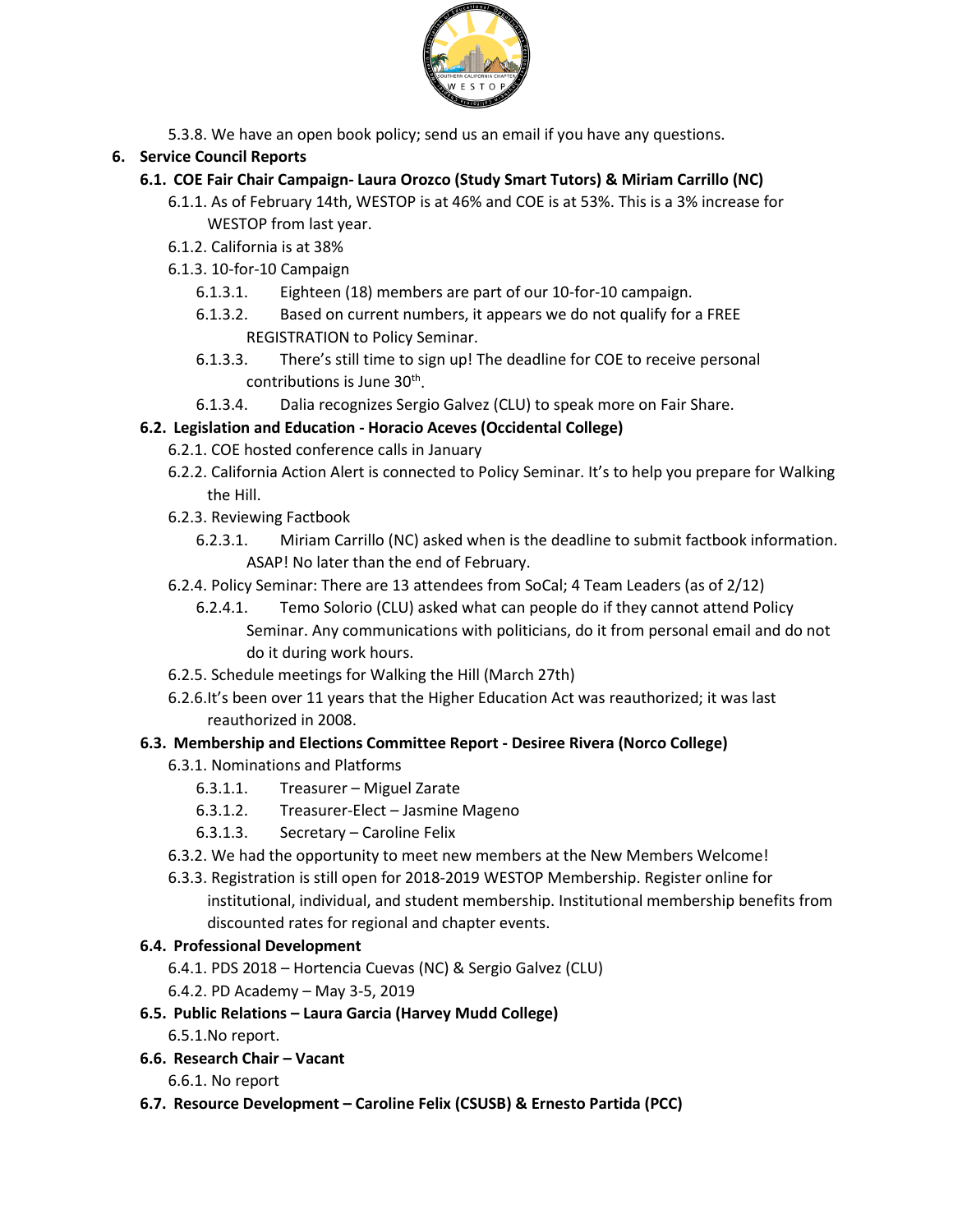

- 6.7.1. Member Networking Mixer Jan. 26, 2019
- 6.7.2. Sporting Event (Student/Members) Rancho Cucamonga Quakes MiLB
- 6.7.3. Polos and water bottles are available for a donation.

## **6.8. Student Development – Liz Hanna (CSUDH)**

- 6.8.1. SLC 2019 Liz Hanna (CSUDH)
	- 6.8.1.1. SLC will take place at CSU Dominguez Hills
	- 6.8.1.2. The committee has finalized the date to Saturday, March 16, 2019
	- 6.8.1.3. The committee has finalized the time to 8am 4pm.
	- 6.8.1.4. The committee has finalized keynote speaker: Kevin Bracy aka Mr. Greatness
	- 6.8.1.5. Theme: "Breaking Down Walls; Building for the Future Transforming Generations One Student Leader at a time"
	- 6.8.1.6. So far, 378 Participants are registered for the SLC
	- 6.8.1.7. If interested in submitting proposals, please submit.
		- 6.8.1.7.1. Marichu Magana (SD Mesa College) asked if workshop proposals will be extended since the deadline is Tuesday. Liz asked to submit proposal within the next 72 hours.

## **6.8.2. TRIO Day of Service 2019 – Laura Orozco**

- 6.8.2.1. Will take place on Feb. 23, 2019
- 6.8.2.2. About 300 participants and detailed report will be given in the next chapter meeting.
- 6.8.2.3. If interested in helping plan the next TRIO Day please contact Laura.

## **6.9. Technology – Amel Khan (CSUDH)**

- 6.9.1. Created/updated website page for chapter meeting & SLC; check website for event dates.
- 6.9.2. Continued to maintain new WESTOP SoCal Google Group by adding members, and moderating messages.
- 6.9.3. Add social media WESTOP SoCal accounts.

# **6.10. TRIO Alumni – Dalia Hernandez (CSUSB) and Angie Alvarez (PCC)**

6.10.1. Already covered in previous report.

# 7. **Unfinished Business**

7.1. None

# **8. Action Items**

- 8.1. Vote on May/June Date for Sporting Event
	- 8.1.1. Rancho Cucamonga Quakes; will do a seminar and be able to speak to baseball players (educational component so we can take students)
	- 8.1.2. About \$35 per person which included BBQ, game ticket, educational seminar
	- 8.1.3. Dates range from Monday-Thursday; game starts at 7pm.
	- 8.1.4. CSUSB is willing to do a campus tour and then head to game.
	- 8.1.5. Goal is to have at least 200 participants.
	- 8.1.6. Possible dates: May 30<sup>th</sup>, June 4<sup>th</sup>, June 5<sup>th</sup>, or June 6<sup>th</sup> or June 12<sup>th</sup> or June 13<sup>th</sup>
	- 8.1.7. Will shoot for May 30<sup>th</sup> or June 12<sup>th</sup> or June 13<sup>th</sup> based off votes
	- 8.1.8. Will receive more information through Google Group.
- 8.2. Vote on 1-day PDS 2019 and date
	- 8.2.1. Motion by Albaro Martin (UCR) to have a 1-day PDS; second by Amel Khan (CSUDH).